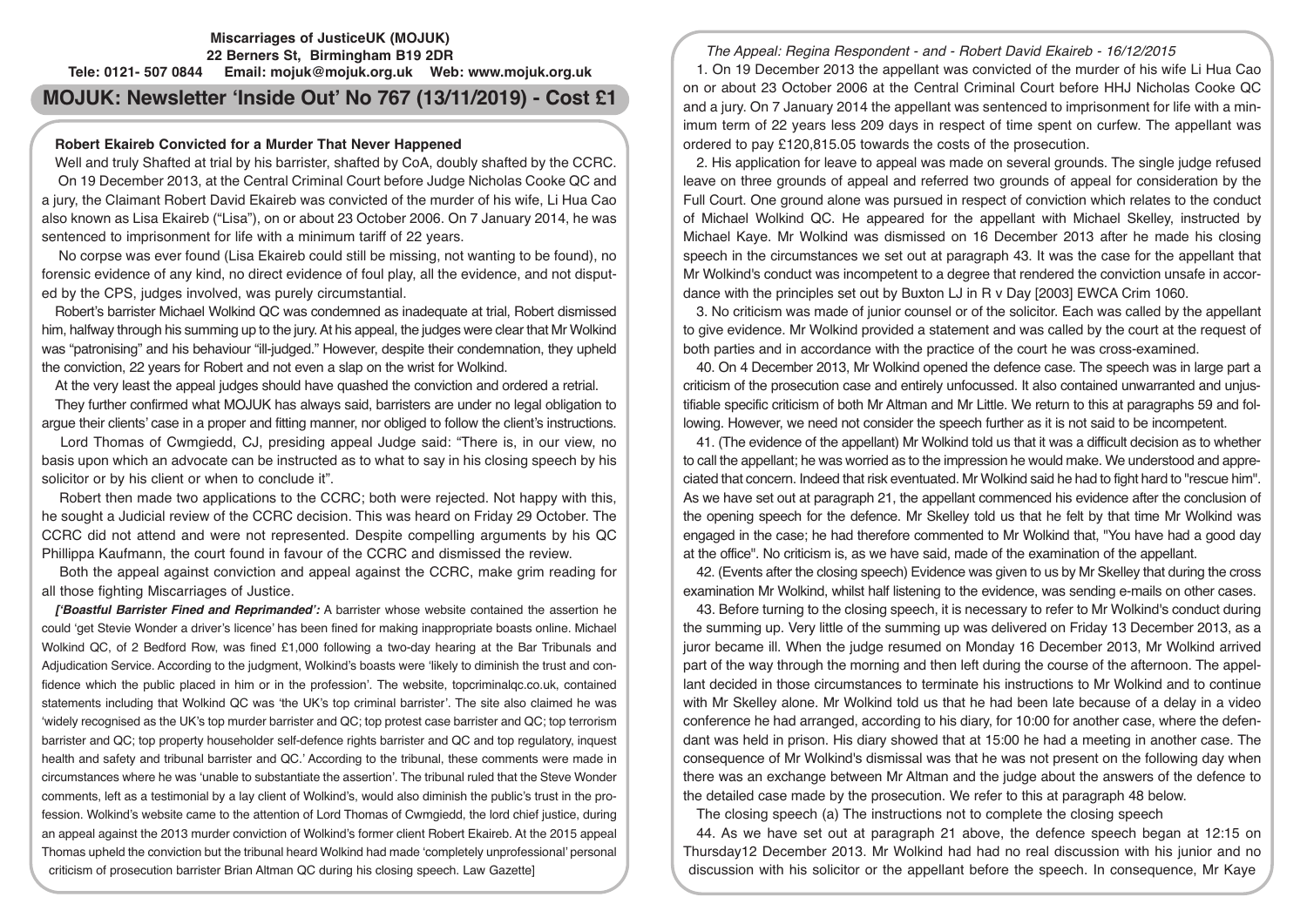spoke to Mr Wolkind at 13:55 and asked him not to close his speech that day. Mr Wolkind did not reply but Mr Kaye looked on this as an instruction and assumed Mr Wolkind would not finish that afternoon. When the speech came to an end, towards the close of the day, Mr Kaye, as he told us, was very angry. He spoke to Mr Wolkind who agreed that he would say a little more on the following morning. He did so.

45. Although this was a matter of complaint against Mr Wolkind, it was misconceived. Mr Wolkind was under no duty to act on instructions of this kind. In R v Farooqi [2014] 1 Crim App R 8, [2013] EWCA Crim 1649, Lord Judge CJ in giving the judgment of the court set out the duties of the advocate in relation to instructions given by a defendant in a trial at paragraphs 107 to 109. He made clear that the conduct of the case was the responsibility of the trial advocate. His instructions were contained in the defendant's account of what had happened; it was the advocate alone who remained responsible for the forensic decisions and strategy. "That is the foundation for the right to appear as an advocate, with the privileges and responsibilities of advocates and as an advocate, burdened with twin responsibilities, both to the client and to the court."

46. There is, in our view therefore, no basis upon which an advocate can be instructed as to what to say in his closing speech by his solicitor or by his client or when to conclude it. That is the advocate's responsibility. Thus, although we understand the concern of Mr Kaye and the appellant, no criticism can attach to Mr Wolkind for disregarding what was said as to the time when he should conclude his speech. That was a matter for his judgment, bearing in mind his duties to the appellant and to the court. That was, however, a very minor part of the complaint against the way in which Mr Wolkind had dealt with the closing speech.

47. (b) The case made on appeal about the speech; We have referred at paragraph 26 to the case made by Mr Pownall on behalf of the appellant. It was further submitted that during the trial Mr Wolkind had led the appellant, Mr Kaye and Mr Skelley to believe that he had been "harvesting" or "gathering" points to make in his closing speech and that he would make a detailed closing speech in rebuttal of the detailed closing speech that had been delivered by Mr Altman. The complaint was that Mr Wolkind had not made a closing speech which would rebut the points that had been made by the prosecution and explain the case properly to the jury. As was put in advice to the appellant on 8 January 2014: "We agree that he had all of the ammunition but then did not fire it."

54. (Safety of the conviction)Although we grant leave to appeal against conviction, we are satisfied that the sole ground on which it is advanced fails. We have considered the entirety of the evidence and see no reason to doubt the safety of the conviction. There were very telling points against the appellant such as the inherent unlikelihood of the wife leaving the flat on an October night with a suitcase given the location of the flat in Hampstead, the failure of the appellant to make inquiries about his wife though she was bearing his child, the refurbishment of the flat and the finding of the ring.

56. (Concluding directions observations (a) Websites) Our attention was drawn to Mr Wolkind's personal website. We were surprised at its content and tone. However whether it is within the proper bounds of professional conduct for a member of the bar, particularly one who has had since 1999 the status of being one of Her Majesty's Counsel, is a matter which we direct be referred to the Bar Standards Board for their consideration.

57.(b) Carrying out other work We have had to make some express findings in relation to other work that Mr Wolkind was carrying out during this very complex murder trial. The fact that Mr Wolkind was doing so plainly caused the appellant very considerable concern and led to his dismissal of Mr Wolkind. However, it would not be right for us to make any observa-

tions. The terms upon which any barrister, particularly one of Her Majesty's counsel, is free to engage on other work during the conduct of a case is a matter for the Bar Standards Board, subject to an overriding duty to the court in respect of the case before the court. We therefore direct that general issue be referred to the Bar Standards Board for their consideration.

58. (c) Defence closing speechesUnsurprisingly we were not referred to any decided case in which an incompetent defence speech has provided the grounds for a successful appeal. As was demonstrated in Farooqi the trial judge has the responsibility and ample scope to ensure that a defendant's case is accurately before the jury. That task may involve correcting or amplifying a closing speech. Should that prove impossible it may, in an extreme case, be necessary to discharge the jury. In the present case no such criticism has or can be made.

59.(d) Personal criticism of opposing advocates in addresses to the jury Finally, there is one feature of the conduct of this case which judges must ensure ceases immediately and not be repeated in any case. That conduct is making in an address to the jury personal criticism of opposing advocates in contradistinction to criticism of the prosecution case.

60. We were told that the practice of making personal criticism of prosecution advocates has become a feature of some addresses to the jury made by defence advocates. In this case the personal criticism of Mr Altman and Mr Little by Mr Wolkind should not have been made in his addresses to the jury.

61. If any advocate has a criticism of the personal conduct of an opposing advocate that is a matter that should be raised before the judge who will deal with it then and there, though, in what we hope would be the rarest of circumstances, it could be referred to the professional disciplinary body.

62. The conduct of a trial before a jury requires proper and professional conduct by all advocates in speeches to the jury. As any personal criticism of the conduct of an opposing advocate is a matter for the judge, it can form no proper part of an address to a jury. The regrettable departure from proper standards of advocacy by making personal criticisms of advocates of an opposing party in an address to the jury must therefore cease. No court will tolerate its continuance.

## **Robert David Ekaireb V Criminal Cases Review Commission**

Phillippa Kaufmann QC and Mark McDonald (instructed by Swain & Co Solicitors) for the Claimant. The Defendant CCRC neither appearing nor being represented

Hearing date: 29 October 2019, Lord Justice Hickinbottom presiding:

1. On 19 December 2013, at the Central Criminal Court before His Honour Judge Nicholas Cooke QC and a jury, the Claimant Robert David Ekaireb was convicted of the murder of his wife, Li Hua Cao also known as Lisa Ekaireb ("Lisa"), on or about 23 October 2006. On 7 January 2014, he was sentenced to imprisonment for life with a minimum tariff of 22 years.

2. He appealed against conviction. Although several grounds of appeal were initially advanced, by the time of the hearing before the Court of Appeal (Criminal Division) only one remained extant, namely that the conduct of his Leading Counsel at trial (Michael Wolkind QC), whom the Claimant dismissed following delivery of his closing speech, was incompetent to a degree that rendered the conviction unsafe. On 16 December 2015, the appeal was refused ([2015] EWCA Crim 1936). Although the court considered that some of the criticism of Counsel was well-founded, on the entirety of the evidence, it concluded that the verdict was not unsafe.

3. On 30 June 2017, the Claimant made an application to the Defendant ("the CCRC") for remittal of his case to the Court of Appeal on the basis of new medical evidence regarding his mental health, notably a diagnosis of Asperger's Syndrome and the effects of that condition on his evidence and presentation at trial. On 18 October 2018, the CCRC issued a provi-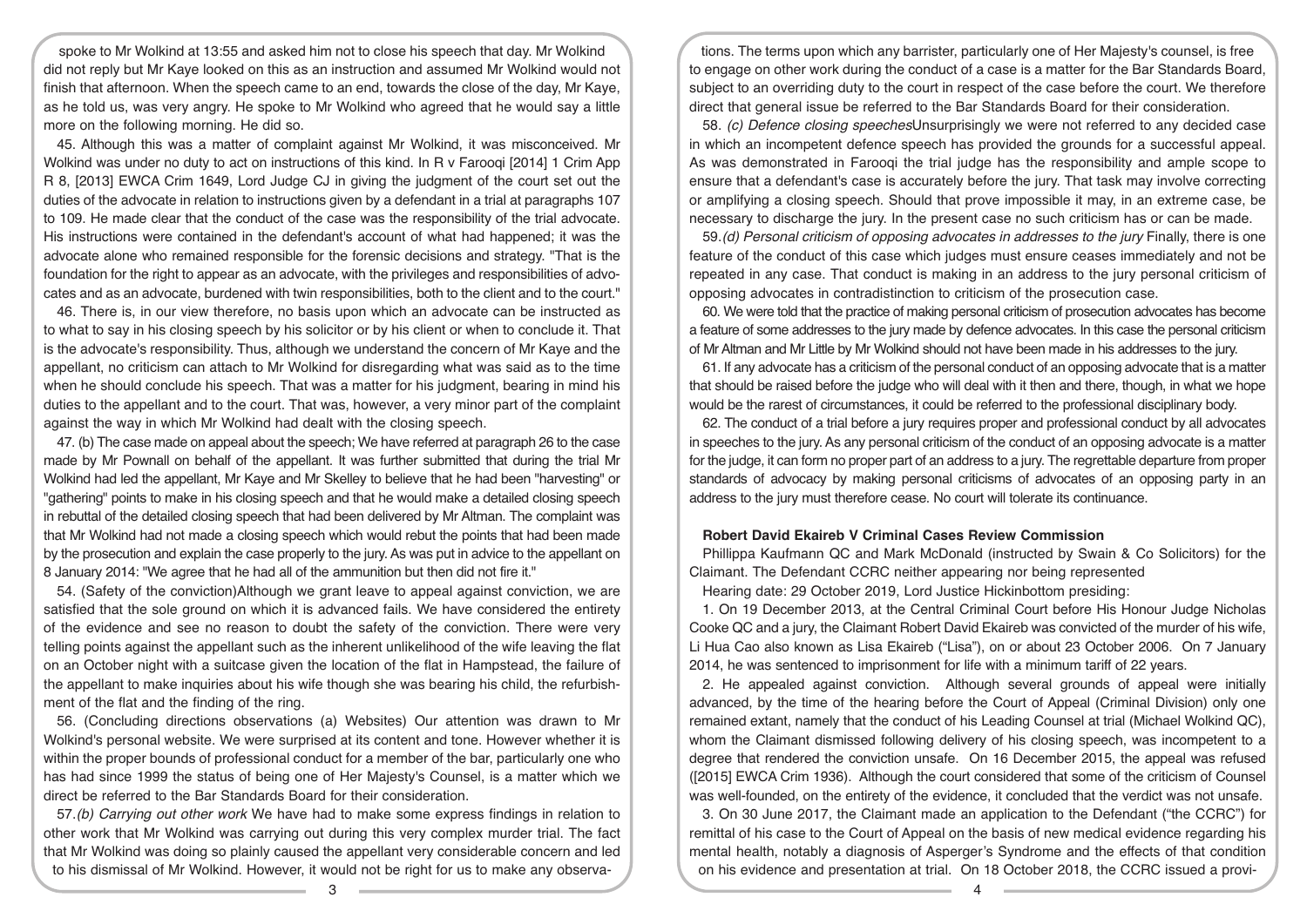sional decision refusing the application but inviting any further representations; and, on 2 April 2019, after consideration of further submissions and evidence, it issued a final decision on the application not to refer the case to the Court of Appeal.

4. In this claim, the Claimant seeks to challenge that decision. On 1 August 2019, Sir Duncan Ouseley sitting as a Judge of the High Court, refused permission to proceed with the claim on the papers. Phillippa Kaufmann QC and Mark McDonald of Counsel on behalf of the Claimant now renew that application.

5. (The Background Facts) The Claimant was a wealthy jeweller and property developer.

6. Lisa was a Chinese national, who had gone to Ireland with her brother in 2003 to learn English. She had stayed on, working as a waitress. The Claimant met her in November 2005 in a Dublin lap dancing club where she worked. She soon moved to London, where she moved in with the Claimant. They married in China in July 2006, going through a second marriage ceremony in London on 4 October 2006 by when Lisa was pregnant. They made their home at Flat 9, Pavilion Court, Mount Vernon Estate, Hampstead, which the Claimant owned together with a number of other properties close by.

7. Lisa went missing overnight on 15 August 2006, which the Claimant reported to the police, referring to a text message from her suggesting she might endanger her own life. When the police found Lisa, she said that she was scared of the Claimant; but, following repeated calls and texts from the Claimant, she agreed to be collected by him and taken home.

8. She went missing again in October 2006. On this occasion, the Claimant did not contact the police; but, in February 2007, Lisa's brother (who lived in Denmark) contacted the police to say that neither he nor any other member of her family had heard from her since she had telephoned him on 23 October 2006. A police enquiry was commenced, with which the Claimant cooperated giving four interviews. He told the police that his wife had left in mid-November 2006 as she had done on previous occasions. She had not told him where she was going. He said he thought she had returned to lap dancing in Ireland. In any event, by December 2007 the police had concluded that Lisa was "a free spirit… used to travelling… [and] had many short-term relationships". The investigation was no longer actively pursued.

9. However, her family not having heard from Lisa in the meantime, a full murder investigation began in February 2012, with the Claimant as the main suspect. The Claimant voluntarily attended an interview, and answered questions under caution. He was charged with Lisa's murder on 7 June 2012.

10. (The Trial) Lisa's body has never been found. There was no relevant forensic evidence: none as to any place or cause of death, none at the Claimant's properties or in his vehicles, none at all. CCTV recordings on the Mount Vernon Estate were only kept for 14 days, and had long since gone. The Crown was thus unable to make any case as to precisely how or when Lisa was killed. Its case against the Claimant was based entirely on circumstantial evidence.

11. The circumstantial evidence relied upon by the prosecution, and the Claimant's response to it, was set out in detail in the Court of Appeal judgment, as follows:

12. (The case for the prosecution) The case for the prosecution was based on circumstantial evidence. Many witnesses were called, including [Lisa's] brother and two sisters, those who had known her in Ireland, members of the Chinese community in London, those who dealt with her in relation to her pregnancy and its possible termination, private investigators, those who worked on the Mount Vernon Estate, those who had let Flat 9 Pavilion Court after 2006, those who conducted the missing person inquiries in 2007 and 2012....

13. In terms of seeking to prove [Lisa's] death the prosecution relied generally upon:

i) [Lisa's] lack of contact with her family and friends after speaking to her brother on 23 October 2006. That was out of character. Her brother's evidence was that they were very close and in contact by phone and text. ii) Her landline, mobile telephone, e-mail account and bank accounts had not been used after October 2006. iii) Her failure to attend appointments relating to her pregnancy. iv) The fact that all enquiries seeking to establish proof that she was still alive came to nothing. v) The failure of the [Claimant] to make any enquires about her or the child which she was carrying. vi) Lies told by the [Claimant].

14. The prosecution relied upon specific evidence relating to the period before her last telephone call to her brother on 23 October 2006. i) The [Claimant] had a 'nasty temper'. He was said to be controlling and disapproving about his wife's past. She had told police in the past that she was afraid of him and that he had assaulted her in August 2006, though she subsequently retracted the allegation. ii) He was said to be a controlling man who restricted her access to money and to other people. Her brother's evidence was that there had been a change after the wedding as he would not allow her to work and she felt she had no freedom and no friends. The evidence of her sister… was to the same effect; she was afraid of him; she was unhappy and wanted to return to China. iii) They had a loud argument in China in July 2006, which resulted in bruising to her arm and scratches to his chest. The argument was overheard by [Lisa's] sister…, and was said to be about her desire to leave possessions the [Claimant] had bought her, at her family home in China. Her evidence was that the police had been called, but the case was dropped after it was agreed that monthly payments would be made to her parents. iv) The [Claimant] was obsessed by her lap dancing past and whether she had continued lap dancing after she became his girlfriend. In late August 2006 he hired a private investigator and in October 2006 contacted polygraph companies. v) There was evidence of a previous report to police of [Lisa] going missing. The [Claimant] had called police on 15 August 2006 and referred to a text message which suggested she was considering suicide. When police made contact with the wife she told police that she was scared of the [Claimant]. The [Claimant] repeatedly called and texted; she did later agree to be picked up by him and taken home. In contrast in October 2006 he made no effort to telephone her and did not contact the police.

15. The prosecution relied on the following evidence of matters that had occurred on 23 October 2006 as pointing to the killing having occurred then or thereabouts: i) At 20:00 on 23 October 2006, [Lisa] spoken to her brother. About 3 hours later, a telephone call was made from 9 Pavilion Court to the [Claimant's] mobile telephone. At 23:07, the [Claimant's] key fob was activated allowing access to the car park. At 23:44 and 23:58 the [Claimant] telephoned his parents. ii) The [Claimant] went out in the early hours of 24 October to a nightclub in London's West End having telephoned the manager of the nightclub at 01:08 from 9 Pavilion Court. A parking ticket was issued to the [Claimant's] father's car at 03:15, near to the nightclub. iii) The [Claimant] accepted that he was the last person to see her. iv) The inherent implausibility of the [Claimant's] account of her leaving Flat 9 on the Mount Vernon Estate on a night in October 2006 with her packed bags and no one having heard from her after that time.

16. The prosecution then relied on events after 23 October 2006 as confirming the appellant had killed her: i) After that night the [Claimant] went to live with his parents and never used the flat again. ii) He sent text messages pretending to be his wife and asking for the contact details of her former roommate. iii) He sent a series of text messages to his previous girlfriend; the prosecution suggested he was trying to rekindle the relationship. iv) There had been 'unusual key fob activity' showing repeated access from one of the car parks to Flat 9 on 8 November 2006 between 21:45 and 00:04. v) There was a sighting of the [Claimant] being

<u>5</u> and the set of the set of the set of the set of the set of the set of the set of the set of the set of the set of the set of the set of the set of the set of the set of the set of the set of the set of the set of the s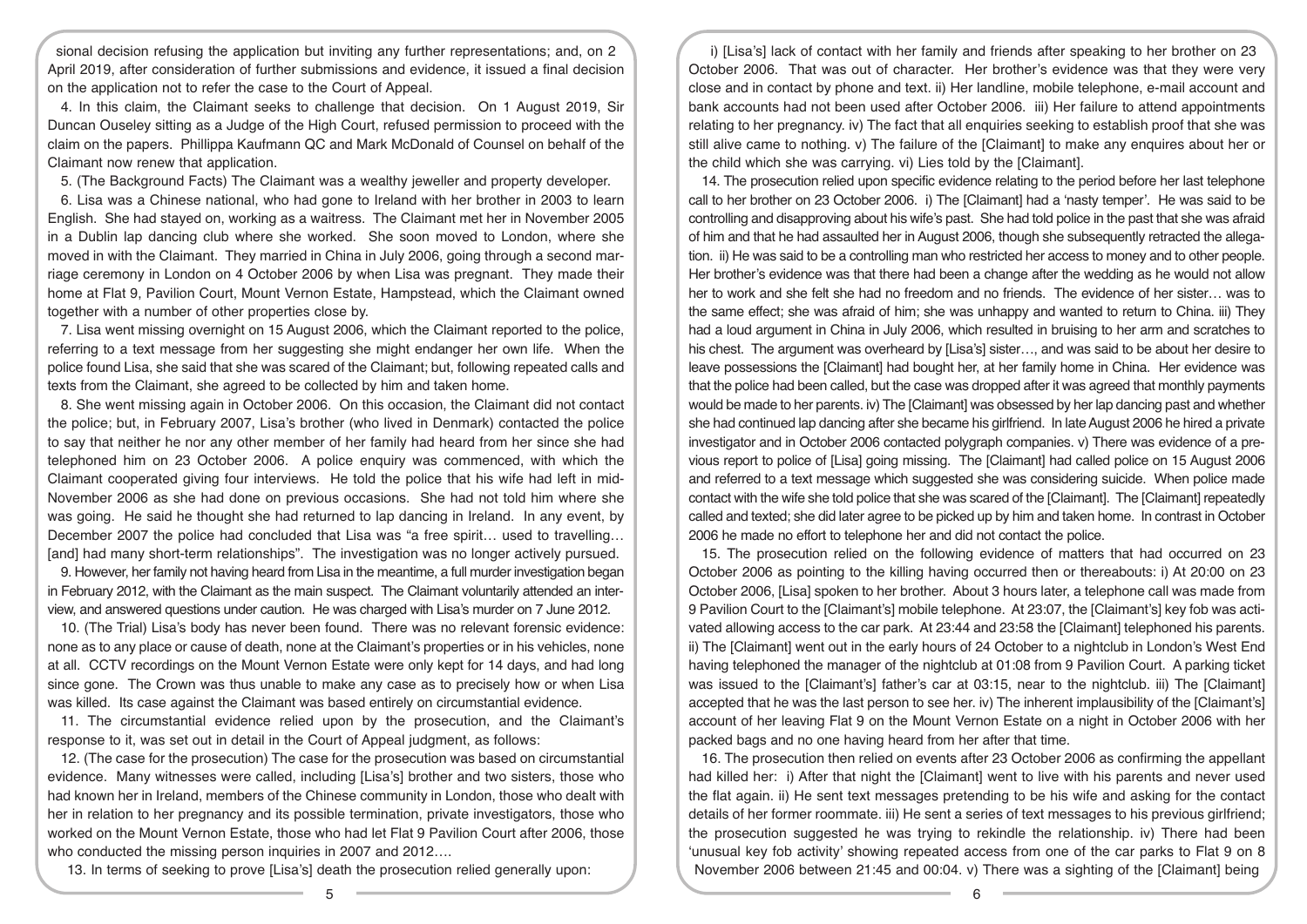driven by his father from Flat 9 by one of the security porters in a 'zombified' state possibly on the same date. vi) On 17 November 2006 a midwife telephoned and said that [Lisa] had not attended for a scan. The [Claimant] said that he was not sure why this was and that he would ask her to telephone later that evening. v) A series of works were undertaken on Flat 9 prior to it being rented out on 21 December 2006. These included replacing the original carpets with new carpets of the same colour, the cleaning of the marble floors and a new partition between the bedroom and living area, from which the inference might have been drawn that he was anxious to remove incriminating traces. vi) [Lisa's] wife's wedding ring, purchased as part of a matching set, and other possessions were recovered from a storage unit being rented by the [Claimant] and his father in June 2012. The [Claimant] had previously told police that his wife had taken all of her possessions with her when she left. (The defence case)

17. (The defence case) The defence case was that [Lisa] was not necessarily dead and, if she were, the [Claimant] was not responsible for her death. His case was that on 23 October 2006, she had told him that she was leaving him because her family needed her. She packed her bags and left the flat. He never saw her again. She was unhappy in her marriage and bored by his life-style in London. He gave evidence to that effect at the trial.

18. In supporting that case, and responding to the prosecution case he relied on the following: i) [Lisa] had quickly become unhappy in the marriage, bored in London and had not wanted the baby. She left him on 23 October 2006 for those reasons. ii) She had not been as close to her family as the prosecution evidence suggested. Her parents had divorced when she was young and she lived with an aunt for 7-8 years. She had never lived with her family for any sustained period. iii) She resented her brother who lived in Denmark because he did not send money home to her parents as she did. iv) In August 2006, she had been reported missing. She had telephoned in response to a call from the police, but said she did not want her whereabouts disclosed as she was frightened of her boyfriend. This information had been passed on to the [Claimant]. v) On 15 August 2006 she had sent him a text message saying: 'I hope you can get good life with your money you are a bad boy in the world – I do not need money I am still can get good life after few year I will show you.' vi) She had withdrawn £1,800 from her Lloyds account on 10 October 2006. If she wanted to disappear and not be traced she would not use the known accounts after this as it would allow her to be traced. vii) She had spoken of terminating the pregnancy. She had attended an initial consultation with the British Pregnancy Advisory Service, but did not attend on 19 September 2006 for a scheduled termination. At the time of her disappearance she was 19 weeks' pregnant and was therefore approaching the time limit for a legal termination. vii) In August 2006 after she had left the [Claimant], she had told… a prosecution witness who helped Chinese people find work, that she would be prepared to work as an escort to make money. viii) She had no links with the UK other than her marriage to the [Claimant] and therefore it was likely she would have gone to China or Ireland.

19. As to the prosecution's circumstantial evidence against him relating to matters before 23 October 2006, the [Claimant's] case was that: i) Although he had a temper, he had not been violent towards her. He accepted that there had been an altercation in the street on 28 August 2006, but he did not assault her. She made a formal withdrawal of the statement she had given to police, stating: 'My husband Robert … has never been violent towards me.' ii) He did not restrict her, beyond restricting (a) her cooking because his Jewish faith involved restriction on his diet, and (b) her working, because she was pregnant and he did not want her to work. iii) They argued in China because she wanted to give away gifts that were sentimental.

She had scratched him and he had restrained her by the wrists. iv) He had only hired a private investigator to establish whether she was still lap dancing as she had said that she was not. v) They had argued over the pregnancy, as he had wanted her to have the baby.

20. In respect of the evidence of events after 23 October 2006, the appellant maintained: i) He had telephoned his parents on 23 October as he was upset that she had left him. ii) There was no record of anything unusual in the security log at the Mount Vernon estate on the night of 23 October 2006. iii) He had decided to move out of Flat 9 prior to the disappearance as he and his wife were moving into a different flat in Heathview Court in any event, and he had already started to furnish the new home in September. iv) He wanted to let Flat 9 for a commercial rent. The carpets, cleaning and modifications were undertaken in furtherance of renting out the flat. The carpet changing was negotiated by his father and was a £1,500 investment which made sense since the flat could be rented for £3,000 per month, professional cleaning is standard and a partition was erected as that was a term of the lease with an incoming tenant. The evidence of a letting agent was to the effect that the new tenants wanted modifications. v) The attempts to contact Ireland and [Lisa's] friends in late October represented an indirect attempt to trace her by finding out the whereabouts of previous flat mates. vi) If he had been trying to lay a false trail by pretending to be her, he would not have used his own phone vii) He had contacted his ex-girlfriend in November 2006 as a 'shoulder to cry on'. viii) The key fob activity of 8 November 2006 was him moving personal belongings out of the flat. ix) He admitted that he had not been frank with the midwife. This was due to embarrassment at being left by his pregnant wife and not knowing where she was. x) As for the wedding ring, it was found along with his own in the suitcase because neither of them regularly wore them and they were put in the suitcase in their presentation boxes after the UK marriage on 4 October 2006. The suitcases would have been placed in storage at some point in 2008. His suggestion in the 2012 interview that she had taken the ring with her, would have been an assumption, and the mistake therefore owed to a lapse of memory due to the passing of time rather than a lie. xi) He had not contacted police after his wife's disappearance because she had been angry on previous occasions when he had involved the police. He believed not that she was missing but that she had left him as she had done before. xii) He had been depressed after his wife left and did not report her missing because to him she was not missing, but had left of her own free will. xiii) Although he had been identified as the last person to see his wife on 23 October 2006, no one else would necessarily remember something as mundane as a person leaving the estate where they lived on foot."

21. At the time of the trial, it was known that the Claimant had been diagnosed some years previously as suffering from chronic Obsessive Compulsive Disorder ("OCD") and depression; but there was no evidence – and certainly no medical evidence – put before the jury as to his mental condition, other than a reference by the Claimant himself during his own evidence that he suffered from OCD.

22. The jury unanimously found the Claimant guilty of murder. In refusing the Claimant's appeal, as I have indicated, the Court of Appeal found Mr Wolkind's closing speech was illjudged, inappropriate and poorly structured; but it did not reach the level of incompetence that called into question the fairness of the trial or the safety of the jury verdict. Concluding, the court said (at [54]): "[W]e are satisfied that the sole ground on which [the appeal] is advanced fails. We have considered the entirety of the evidence and see no reason to doubt the safety of the conviction. There were very telling points against the [Claimant] such as the inherent unlikelihood of [Lisa] leaving the flat on an October night with a suitcase given the location of the flat in Hampstead, the failure of the [Claimant] to make inquiries about his wife though she was bearing his child, the refurbishment of the flat and the finding of the ring."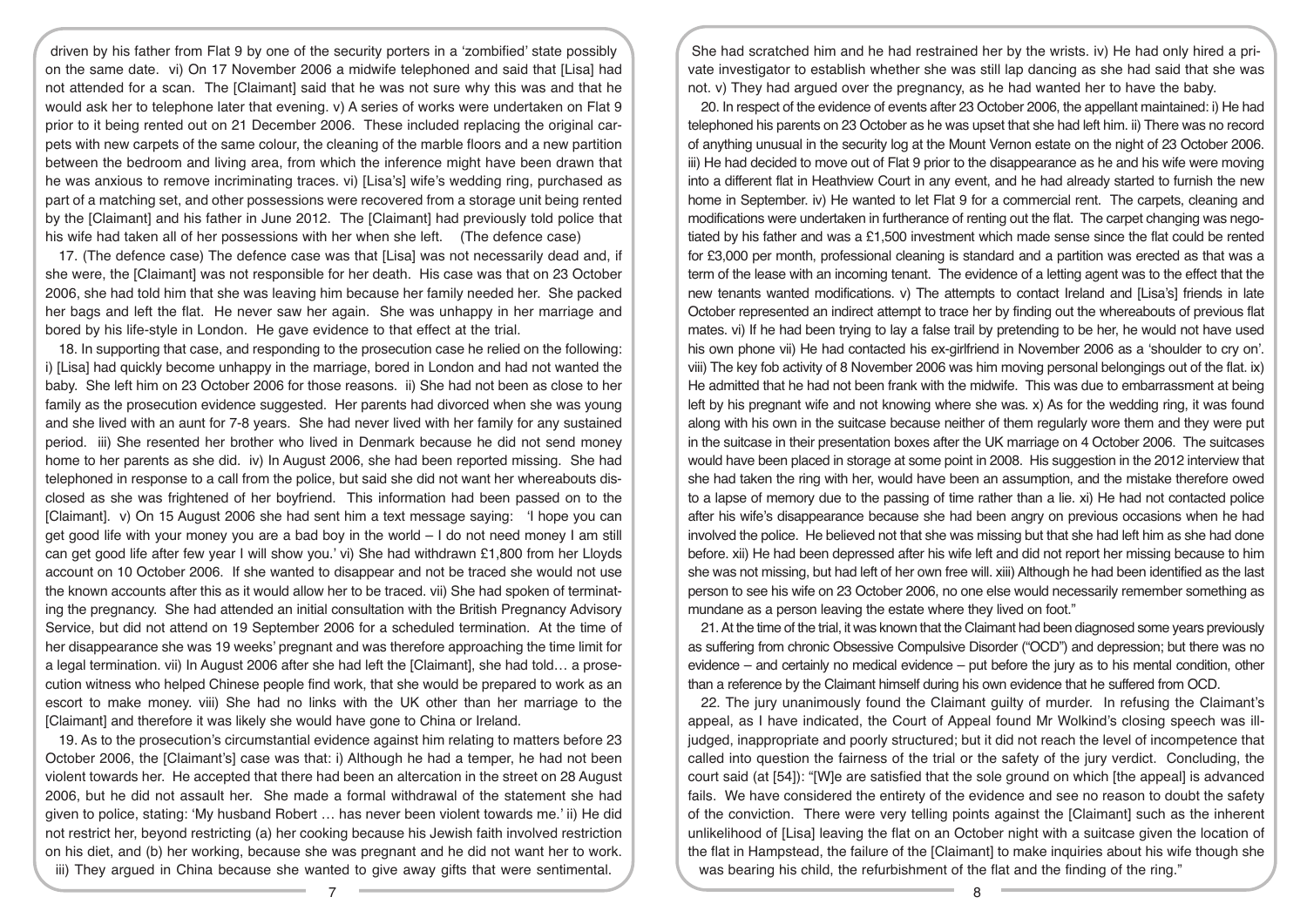23. (The Application to the CCRC) The Claimant's application for a referral to the Court of Appeal under section 9 of the Criminal Appeal Act 1995, received by the CCRC on 30 June 2017, was based on new medical evidence that the Claimant has Asperger's Syndrome within the broader category of Autistic Spectrum Disorder ("ASD"). The nature of the condition is such that he would have been suffering from it in 2006. The evidence at the time of the application comprised: i) A report by Dr MEC Alcock, a Consultant Forensic Psychiatrist, dated 30 April 2017. ii) Reports by Professor Susan Young, a Registered Clinical and Forensic Psychologist, dated 11 November 2017 and 6 February 2018 iii) A report by Professor Penny Cooper on the participation of the Claimant at trial, dated 20 December 2017.

24. The Claimant submitted that this fresh evidence went to the core of the prosecution case at trial, and there was a real possibility that the conviction would not be upheld as it was unsafe if the CCRC were to refer the matter to the Court of Appeal. In particular, it was submitted that: i) The defence erred in not having the Claimant psychiatrically assessed prior to trial, which would have disclosed that he suffered from Asperger's Syndrome; and consequently in failing to put before the jury evidence as to his true mental health and the effect that his condition might have upon his evidence and presentation. In the event, no psychiatric and psychological evidence as to the Claimant's mental health was put before the jury even as to his OCD, which prevented the jury from putting the prosecution evidence into its proper context. That in any event gave a misleading impression of the Claimant, and his evidence. As a result, the jury were told that the Claimant was "odd" and "not normal" – and the jury would have seen that his behaviour was unusual – which, in the absence of evidence to explain his behaviour and presentation, went unanswered and unexplained. Indeed, the Claimant's own Leading Counsel made light of his mental illness before the jury, which compounded the impression. ii) As a result of his now-diagnosed Asperger's Syndrome, the Claimant was vulnerable at the time of his trial, in particular when he gave evidence. The defence erred in failing to have special measures put in place, including an intermediary who would have ensured that there was appropriate control over cross examination. As a result, the Claimant was denied a fair trial. iii) The prosecution relied on inconsistencies between his police interviews, which were five years apart. In the light of the fresh medical evidence, the Claimant's police interviews (which took place without an appropriate adult present) should have been excluded under section 78 of the Police and Criminal Evidence Act 1984.

25. (The Statutory Test) The test for a referral which the CCRC must apply is well-established and uncontroversial. By section 9(1) of the Criminal Appeal Act 1995, the CCRC may refer a conviction to the Court of Appeal at any time, if the conditions of section 13(1) are met. Under that section, where an appeal to the Court of Appeal has already failed, the power to refer arises if (so far as relevant to this application) the CCRC "consider that there is a real possibility that the… conviction… would not be upheld were the reference to be made… because of an argument, or evidence, not raised in the proceedings which led to it…". In R v Criminal Cases Review Commission ex parte Pearson [2000] 1 Cr App R 141 at page 149F-G, this court (Lord Bingham LCJ and Ognall J) explained the "real possibility test" in section 13 as follows: "The [CCRC] must judge that there is at least a reasonable prospect of a conviction, if referred, not being upheld".

26. Where the application depends upon fresh evidence, the CCRC must have in mind the provisions of section 23 of the Criminal Appeal Act 1968 which governs the reception of fresh evidence on an appeal, which requires the Court of Appeal to have regard to (amongst other things) whether it appears that the evidence may afford a ground for allowing the appeal. In Pearson, it was thus said (at page 150C-D): "In a conviction case depending on fresh evi-

dence, the [CCRC] must ask itself a double question: do we consider that if a reference is made there is a real possibility that the Court of Appeal will receive the fresh evidence? If so, do we consider that there is a real possibility that the Court of Appeal will not uphold the conviction?"

27. As this court (Simon LJ and Farbey J) indicated in the recent case of R (Cleeland) v Criminal Cases Review Commission [2019] EWHC 1175 (Admin) at [20]: "Lord Bingham's double question… requires a refinement in the light of the decision in R v Pendleton [2001] UKHL 66; [2002] 1 WLR 72. In that case the House of Lords held that the Court of Appeal can only ever have an imperfect and incomplete understanding of the process which led a jury to conviction; and while it can make its own assessment of the evidence that it has heard, it is (clear cases apart) at a disadvantage in seeking to relate that evidence to the rest of the evidence that was before the jury. It is for this reason that it will usually be wise for the Court of Appeal to test its own provisional view by asking whether the evidence, if given at trial might reasonably have affected the decision of the jury to convict." Before us today, Ms Kaufmann properly emphasised that the CCRC must have regard to that observation when performing its function of considering whether to refer a case to the Court of Appeal.

28. Ms Kaufmann accepts that the CCRC in this case posed the correct questions that it was required to address at [32] of its report (paragraph 48 of the Statement of Facts and Grounds). However, she submits that its response to those questions was irrational and thus unlawful (paragraph 49).

29. The hurdle for such a submission to be successful is high. Whether to refer a case to the Court of Appeal requires an assessment or exercise of judgment in respect of predictive questions as to what the Court of Appeal might do if a reference were made. It is well-established that the CCRC enjoys a wide margin of appreciation in exercising that power, and this court will only interfere if the CCRC's conclusion is legal perverse or irrational under public law principles.

30. However, Ms Kaufmann did not flinch from her task: she submits that the CCRC's conclusion not to refer was indeed irrational in that sense.

31.(The Grounds of Challenge) Foremost, Ms Kaufmann submits that the CCRC's findings in relation to the relevance of the new evidence to key issues at trial were irrational. In particular, the CCRC erred in two fundamental respects.

32. First, it erred in proceeding on the basis that the Claimant's presentation was not a significant issue in the trial. The CCRC accepted that, on the basis of such cases as R v Mulindwa [2017] EWCA Crim 416; [2017] 2 Cr App R 10 especially at [34] and [36], expert evidence on presentation can be admissible if it properly goes to the issue of a witness's credibility; and the Claimant's credibility was a central issue at trial. The Crown's case was based upon purely circumstantial evidence, built brick-upon-brick. For his part, the Claimant gave an explanation for almost all of the pieces of circumstantial evidence relied upon, each explanation on its face innocent. Each of the three experts whose evidence is now available identifies difficulties in social communication and interaction features that are common with people who suffer from ASD – and features that are peculiar to the presentation of people suffering from ASD such as poorly modulated eye contact, reduced or exaggerated facial expression and gestures and difficulty engaging in conversation by (e.g.) talking excessively or giving minimal responses. Referring to objective data (such as those discussed in Maras et al: Mock Juror Perceptions of Credibility and Culpability in an Autistic Defendant; Journal of Autism and Developmental Disorders (2018), to which Professor Copper refers in her supplemental report dated 11 November 2018), it was submitted that the unusual presentation of those who suffer from ASD might be mistakenly construed as indicating evasiveness or even dishonesty, without appropriate, medical explanation as to typical presentations by those who suffer from ASD. The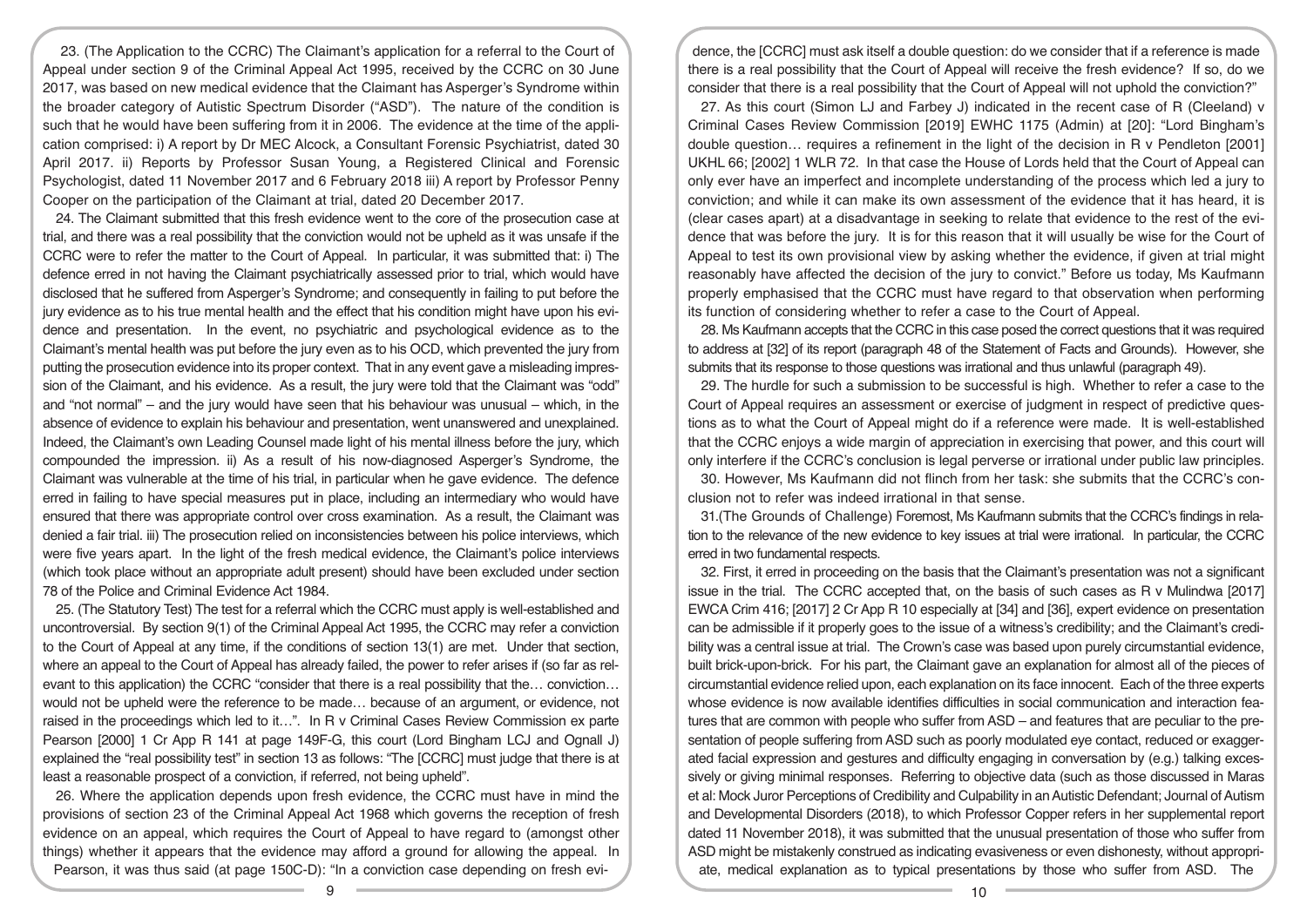Claimant's presentation was apparently a matter of concern to his own legal team at trial; but they took no steps to address it from a medical point of view. In any event, Ms Kaufmann submits that the CCRC's rejection of the significance of this expert evidence on how those with ASD (and notably, of course, the Claimant) present, on the basis that there is no evidence on the transcript of any adverse effect of presentation (where it would not in any event appear) and no point as to presentation was raised by the Claimant's own legal team at the time, was irrational.

24. However, in my view, this complaint does not fairly reflect the CCRC report as a whole. The report clearly acknowledged that the Claimant's credibility was "a central issue in this case" (paragraph 179), and that the new medical evidence was relevant to the Claimant's presentation at trial. The CCRC of course had the evidence of Professor Cooper (including the reference to Maras et al) before it. There is no reason to believe that the CCRC did not take that evidence properly into account. It accepted both that expert evidence might have assisted the jury in understanding the Claimant's presentation whilst giving evidence (paragraph 224), and that he would most likely have qualified for special measures including an intermediary and giving evidence by livelink (paragraph 223).

25. But, in the context of the question that the CCRC had to pose itself (i.e. whether there was a real possibility that the conviction would not be upheld on a reference to the Court of Appeal), the CCRC went on to consider the extent to which there was evidence of specific examples of unfairness that arose as a result of the absence of this new medical evidence, e.g. examples of inherent unfairness as a result of the nature of the cross-examination to which he was subject, or evasiveness on the part of the Claimant in giving his answers. Having considered that evidence, notably in the transcripts, it found no such examples. I do not accept that the CCRC was wrong to proceed as it did. It took into account, as it was entitled to do, that it was the job of the trial judge to deal with specific communication issues as part and parcel of the trial process – and no complaint is made about the manner in which he did so.

26. In my view, in preparing its final report, the CCRC clearly had in mind all of the presentation issues raised by the new expert evidence, and made its own assessment of adverse impact on the trial that such issues may have made; before concluding, on the basis of all the available evidence, that the impact of the new medical evidence on both the credibility and presentation of the Claimant at trial was not such that there was a real possibility that the Court of Appeal would overturn the conviction. Ms Kaufmann submitted that that was a conclusion to which, on the evidence, the CCRC could not properly draw: but, to the contrary, in my view that was a conclusion, based on the judgment or assessment of the CCRC, to which it was fully entitled to come. It is not arguably irrational.

27. Second (and relatedly), Ms Kaufmann submits that the CCRC also erred fundamentally in proceeding on the basis that there was a significant amount of evidence upon which the new medical evidence would have had no bearing. She used as an example the "telling matters" referred to by the Court of Appeal in [54] of its judgment (quoted at paragraph 13 above) as matters which reinforced its view that the conviction was safe, namely the inherent unlikelihood of Lisa leaving the flat on an October night with a suitcase as she did, the Claimant's failure to make inquiries about her though she was bearing his child, the refurbishment of the flat and the finding of Lisa's ring. As I have described, the CCRC (at paragraph 176) accepted that possible innocent explanations of those "telling matters" had been proffered by the Claimant; and so, Ms Kaufmann submits, the question of whether the jury accepted those explanations by the Claimant depended vitally upon their assessment of his credibility. The

CCRC's finding that the jury assessment of these matters would have been materially unaffected by the new evidence is (she submits) simply an irrational conclusion; or, to hang the same substantive point on another public law peg, by taking into account the Court of Appeal view of these factual matters without the benefit of the new medical evidence which undermined them, was to take into account an immaterial consideration. In any event, she submitted that it is not possible rationally to conclude (as the CCRC did) that there is no real possibility that the new evidence might have affected the jury decision to convict.

28. However, it seems to me that this second ground of challenge is merely a subset of the first: it too concerns the possible impact of the fresh evidence on the credibility and presentation of the Claimant, but with special focus on the matters which the Court of Appeal considered were particularly potent in favour of the prosecution at trial. The response is the same: in my view, the CCRC was entitled to conclude that the fresh evidence about the Claimant's mental health would not have had a material effect on the conclusions with regard to the Claimant's credibility to which the jury must have come in convicting him. The CCRC took into account the alternative explanations offered by the Claimant in this context; and it concluded (at paragraph 176) that, even if the new evidence were in full deployment, given the strength of the circumstantial case against the Claimant, it would not have such a bearing to raise a real possibility that the Court of Appeal might not uphold the conviction. That, again, was a conclusion to which the CCRC was entitled to come on the evidence. It was not arguably irrational.

29. Ms Kaufmann made incidental submissions concerning observations made in the CCRC report (at paragraph 204 of the report and following) to the effect that at the very least it is arguable that the "Halperin therapy notes" would be admitted on a retrial in which the Claimant's mental health played a more central part. A word of explanation is required. Dr Judith Halperin is a clinical psychologist to whom the Claimant was referred for cognitive behaviour therapy, and who saw the Claimant for therapy sessions between 2002 and 2011. Her notes for the clinical sessions were provided to the police, and served on the Claimant's defence team, prior to trial. The notes for the session on 26 September 2006 – a month before Lisa disappeared – records the Claimant telling her that he was "totally preoccupied with [Lisa]". He had thoughts of stabbing her; and could not categorically say that he would not harm her. He had had violent fantasies of stabbing children and teachers as a child, and now had new fantasies most mornings, seeing himself as being violent. The trial judge excluded this evidence as having been obtained unlawfully and on the basis that it was disproportionately prejudicial to the Claimant; but the CCRC indicated that one possible reason for the defence team not focusing on the Claimant's medical health at trial was that it might have resulted in the trial judge reconsidering the admissibility of this evidence (paragraph 122) and it may be regarded as admissible in any retrial (paragraph 208).

30. However, when the CCRC report is read fairly and as a whole, none of this is determinative of its view as to what the Court of Appeal might do. Paragraph 208 makes it quite clear that the possible admission of the Halperin therapy notes – potentially very damaging for the Claimant – merely reinforced the CCRC's view, already concluded, that there was no real possibility of the Court of Appeal overturning the conviction.

31. As her second ground of challenge – although again intertwined with the first – Ms Kaufman focused on the Claimant's need for special measures as a result of his Asperger's Syndrome. Dr Alcock's report said that special measures ought to have been put in place at trial to protect the Claimant as a vulnerable defendant: and, Ms Kaufmann submits, not to have such measures in place inevitably led to the Claimant's trial being unfair and his conviction being unsafe.

32. The CCRC report deals with this issue at paragraphs 222-230. It accepted that it is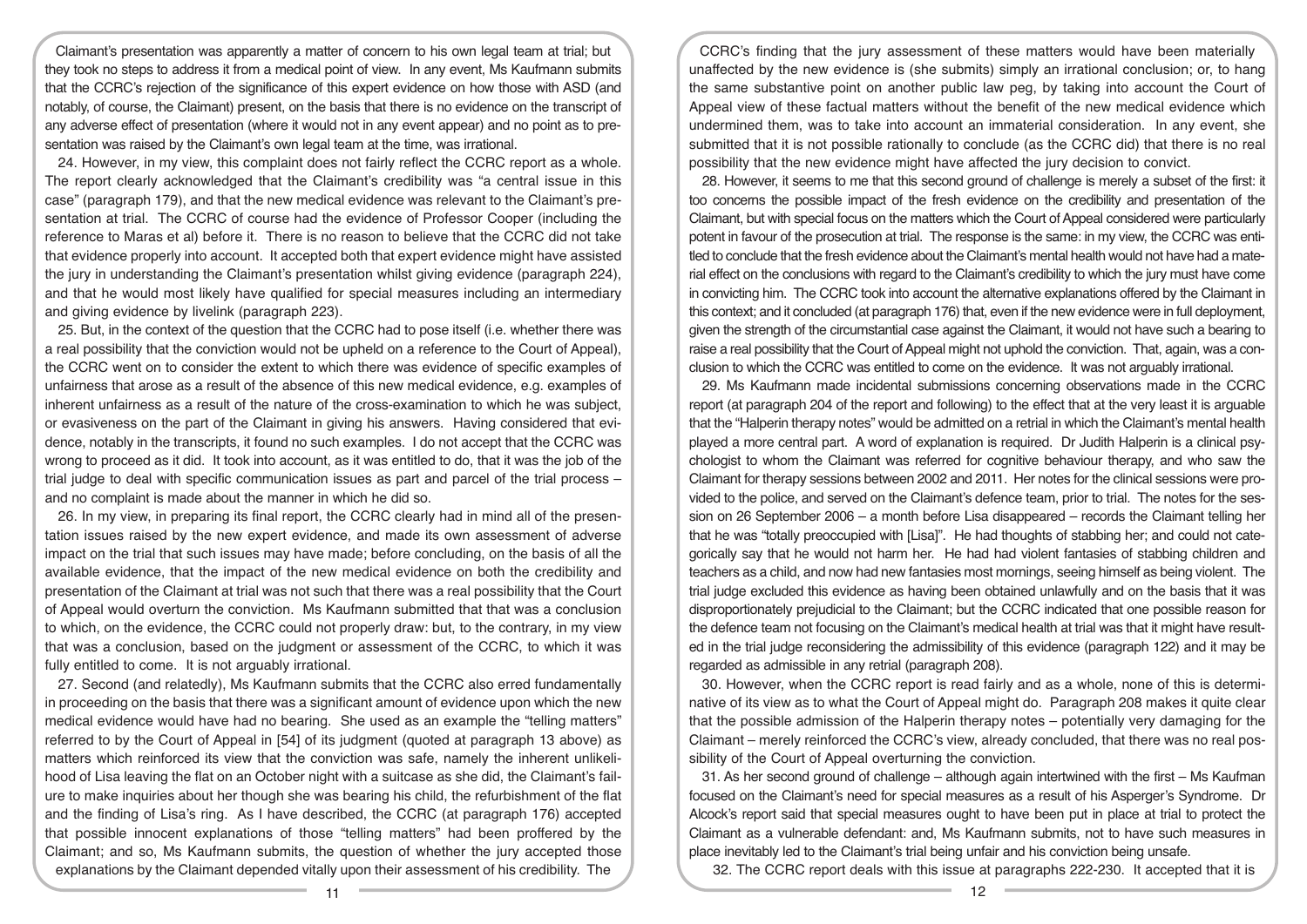most likely that, had the new medical evidence been available at trial, the Clamant would have qualified for special measures including an intermediary, livelink and the other measures referred to in Professor Cooper's report (see paragraph 223).

33. However, the CCRC reminded itself that, whilst in an appropriate case an intermediary may well improve the trial process, that is far from saying that, wherever that process would be improved by the availability of an intermediary, it is mandatory for an intermediary to be available and the trial will be unfair if he is not (see R v Cox [2012] EWCA Crim 549 at [29]). The same is true of other special measures. Having considered the evidence (including of course the transcript), the CCRC concluded that no unfairness was evident (paragraph 228) and, taking all of the evidence into account, the absence of the measures set out by Professor Cooper did not impact on the safety of the verdict to the extent that there is a real possibility that the conviction is unsafe. Again, that was an assessment or exercise of judgment by the CCRC which is not arguably impeachable.

34. Those were the matters pursued in the judicial review, the Claimant not contending that the CCRC dealt unlawfully with other matters raised in his application, such as his interviews.

35. (Conclusion) The CCRC report was lengthy and well-considered. It took into account all of the evidence, including the evidence and submissions made after the provisional report had been sent to the Claimant. It accepted most of the new medical evidence – almost all – but came to a view on the effects of that evidence on the possible safety of the conviction different from that put forward on behalf of the Claimant. However, such disagreement does not make the CCRC's view irrational or unlawful.

36. For the reasons I have given, despite the substantial efforts of Ms Kaufmann, I do not consider that the CCRC report is irrational in any of the ways submitted on behalf of the Claimant: I do not consider any strand of the challenge is arguable.

37. Subject to my Lord, Sweeney J, I would consequently refuse this application.

38. Mr Justice Sweeney, I agree.

If anyon knows location and prison number of Robert Ekaireb, please contact MOJUK.

**INQUEST Response 'Disturbing' Statistics on Deaths of People in Prison and After Release** 

The Ministry of Justice has today (31 October 2019) released the latest statistics on deaths and self-harm in prison custody and deaths of people ('offenders') in the community after release from prison. Safety in custody statistics The statistics highlight historically high levels of self-inflicted deaths as seen over the past six years. In the 12 months to June, self-harm reached a record high of 60,594 incidents, up 22% from the previous 12 months. The key statistics on deaths in prison in the 12 months to September 2019 include: 308 deaths in prison in total, which represents six deaths every week in prisons in England and Wales. Of these deaths, eight were of women in prison. 90 self-inflicted deaths. This represents one self-inflicted death in prison every four days. 158 deaths which the MOJ categorise as due to "natural causes". INQUEST's casework and monitoring show that many of these deaths are in fact premature, avoidable and far from 'natural'. 58 deaths recorded as 'other', 56 of which are awaiting classification. 2 homicides.

Deborah Coles, Executive Director of INQUEST said: "These statistics are more than numbers. They represent real people in extreme distress, leading to preventable deaths and traumatic bereavement for families. As a society we should not accept this endless cycle of systemic neglect and political indifference. Bereaved families deserve more than repetitive platitudes that 'lessons will be learned', when they consistently are not. The lack of accountability for these deaths, and the abject failure of the system to prevent them, is a moral and political disgrace. The lack of any

oversight body to monitor and follow up on actions taken after prison inspections, investigations and inquests into prison deaths reinforces this accountability gap. Any incoming government must radically transform sentencing policy, reduce the prison population and redirect resources to community services." Data on 'Deaths of Offenders in the Community' looks at deaths of people supervised by the probation service both on post-release supervision and serving court orders. The number of deaths of people under post-release supervision in the community increased drastically by 38%, from 374 in 2017/18 to 515 in 2018/19. Unlike deaths in prison, deaths in the community after release from prison are not automatically subject to an independent investigation.

Deborah Coles, Executive Director of INQUEST said: "These figures are deeply disturbing and require urgent scrutiny due to the current lack of independent investigation. What is known is that people are being released into failing support systems, poverty and an absence of services for mental health and additions. This is state abandonment. This is the violence of austerity." The Justice Committee published its report into prison governance today. The report highlights concern about the lack of follow up of recommendations following a death in custody. INQUEST submitted evidence calling for the establishment of a 'national oversight mechanism' an independent, public body with the duty to collate, analyse and monitor recommendations and their implementation arising from post death investigations, inquiries and inquests. A joint report by the Prison Reform Trust, Pact (the Prison Advice and Care Trust) and INQUEST, also released, reveals that most prisons in England and Wales are failing in their duty to ensure that emergency phone lines are in place for families to share urgent concerns about self-harm and suicide risks of relatives in prison. This is in serious breach of government policy that families should be able to share concerns 'without delay'. This new report maps the provision of safer custody telephone lines across the prison estate - dedicated phone lines which enable family members and others to pass on urgent information when they have concerns. The report finds just one in ten safer custody departments in prisons answer phone calls from concerned family members.

### **Vulnerable People Unable to Get the Legal Advice - or Decisions - They Need**

The Justice Committee reports serious concerns that the courts and tribunals modernisation programme risks excluding the most vulnerable in our society from access to justice. The modernisation programme, led by the Ministry of Justice and senior Judges, aims to modernise court processes, introducing more IT and video hearings while closing existing magistrates court and other court buildings. But MPs have heard that court users with limited access to computers, poor literacy or limited understanding of how the law works could be disadvantaged and potentially left going through a court or tribunal case with no legal advice. The Committee calls, in its Report on Court and Tribunal Reforms, for more faceto-face advice for those who need it. It supports retention of paper-based processes for people who don't have access to a computer or phone, and says the Ministry of Justice should re-think new guidelines on how long victims and witnesses can be expected to spending getting to and from and attending trials: this can currently be up to 12 hours a day. The Committee recognises the great potential that electronic systems have to deliver more efficient and effective outcomes for those that can access them, and that modernisation is desperately needed. But it cannot be at the expense of shutting off justice for those who might be left behind. The cross-party Committee says instead it is time for remaining court buildings to be improved and repaired, particularly for disabled court users, and notes that even for those able to use it, video equipment and WiFi cannot be relied upon to the end of serving justice.

Committee Chair Bob Neill MP said: "We understand that courts and tribunals are strained to breaking, with systems that ever more people are having to try to navigate for themselves. Court staff and the judiciary are trying hard to improve services in the face of underfunding and cuts. But